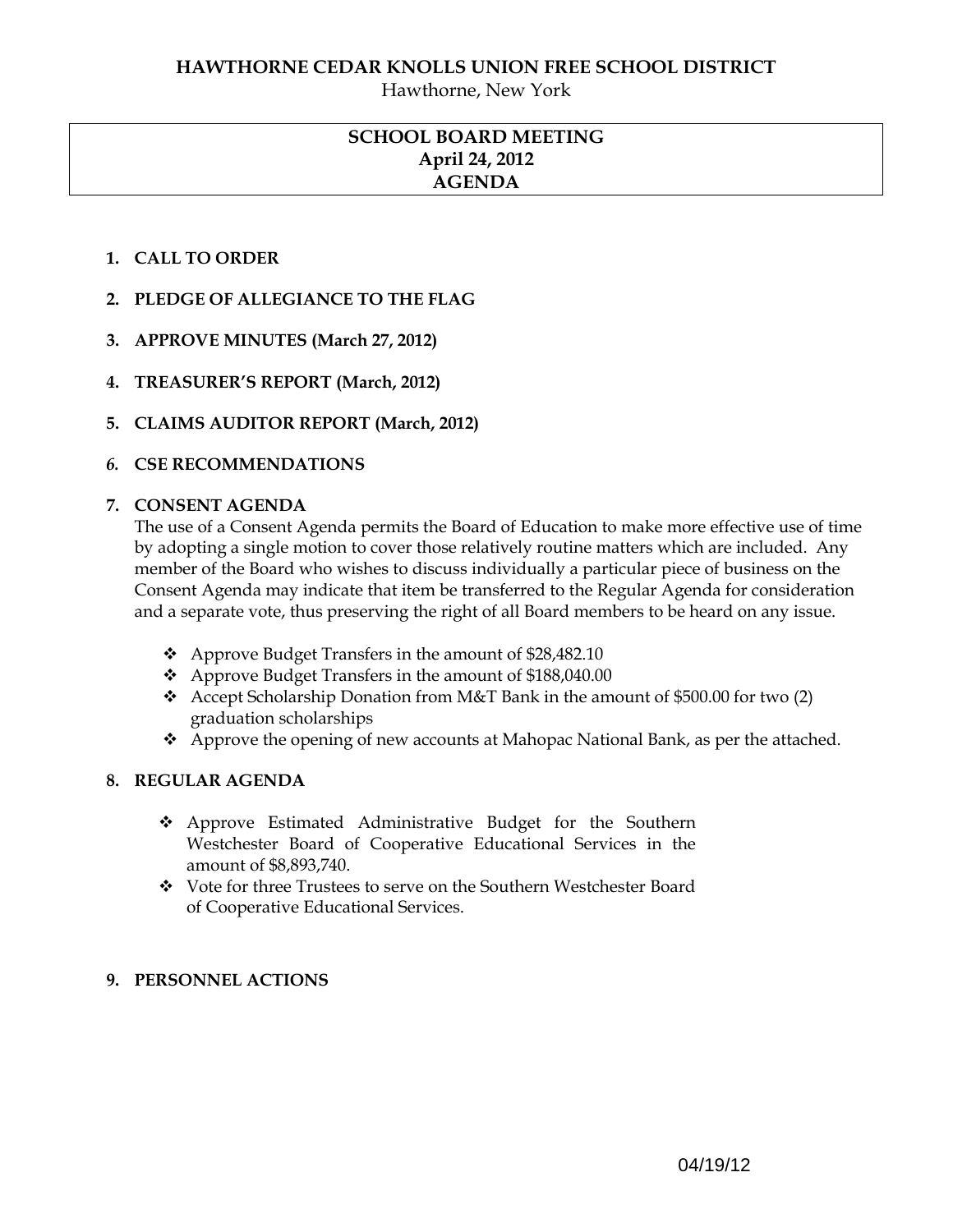## **HAWTHORNE CEDAR KNOLLS UNION FREE SCHOOL DISTRICT** Hawthorne, New York

### **10. POLICIES:**

**1ST READING:** 

- **New Policy #7554 – DIGNITY FOR ALL STUDENTS ACT – 1ST Reading**
- **UPDATE POLICY #3410 – CODE OF CONDUCT ON SCHOOL PROPERTY – 1ST Reading**
- **UPDATE POLICY #8242 – CIVILITY, CITIZENSHIP AND CHARACTER EDUCATION/INTERPERSONAL VIOLENCE PREVENTION EDUCATION – 1ST Reading**

#### **2ND READING/ADOPTION**

- **New Policy #5730 – SCHOOL BUS SAFETY PROGRAM – 2nd Reading/Adoption**
- **UPDATE POLICY #1334 - APPOINTMENT AND DUTIES OF THE CLAIMS AUDITOR – 2nd Reading/Adoption**
- **UPDATE POLICY # 1510 – REGULAR BOARD MEETINGS AND RULES (QUORUM AND PARLIAMENTARY PROCEDURE) - 2nd Reading/Adoption**
- **UPDATE POLICY # 3310 – PUBLIC ACCESS TO RECORDS – 2nd Reading/Adoption**
- **UPDATE POLICY #5230 - ACCEPTANCE OF GIFTS, GRANTS AND BEQUESTS TO THE SCHOOL DISTRICT – 2nd Reading/Adoption**
- **UPDATE POLICY #5630 – FACILITIES: INSPECTION, OPERATION & MAINTENANCE – 2nd Reading/Adoption**
- **UPDATE POLICY #6121 – SEXUAL HARASSMENT OF DISTRICT PERSONNEL– 2nd Reading/Adoption**
- **UPDATE POLICY #6470 – STAFF USE OF COMPUTERIZED INFORMATION RESOURCES – 2nd Reading/Adoption**
- **UPDATE POLICY #6510 – HEALTH INSURANCE – 2nd Reading/Adoption**
- **UPDATE POLICY #7232 – STUDENT DIRECTORY INFORMATION – 2nd Reading/Adoption**
- **UPDATE POLICY #7240 – STUDENT RECORDS: ACCESS AND CHALLENGE – 2nd Reading/Adoption**
- **UPDATE POLICY #7316 STUDENT USE OF COMPUTERIZED INFORMATION RESOURCES (ACCEPTABLE USE POLICY)- 2nd Reading/Adoption**
- **UPDATE POLICY #7512 – STUDENT PHYSICALS – 2nd Reading/Adoption**
- **UPDATE POLICY #7540 – SUICIDE PREVENTION – 2nd Reading/Adoption**
- **UPDATE POLICY #7551 – SEXUAL HARASSMENT OF STUDENTS – 2nd Reading/Adoption**